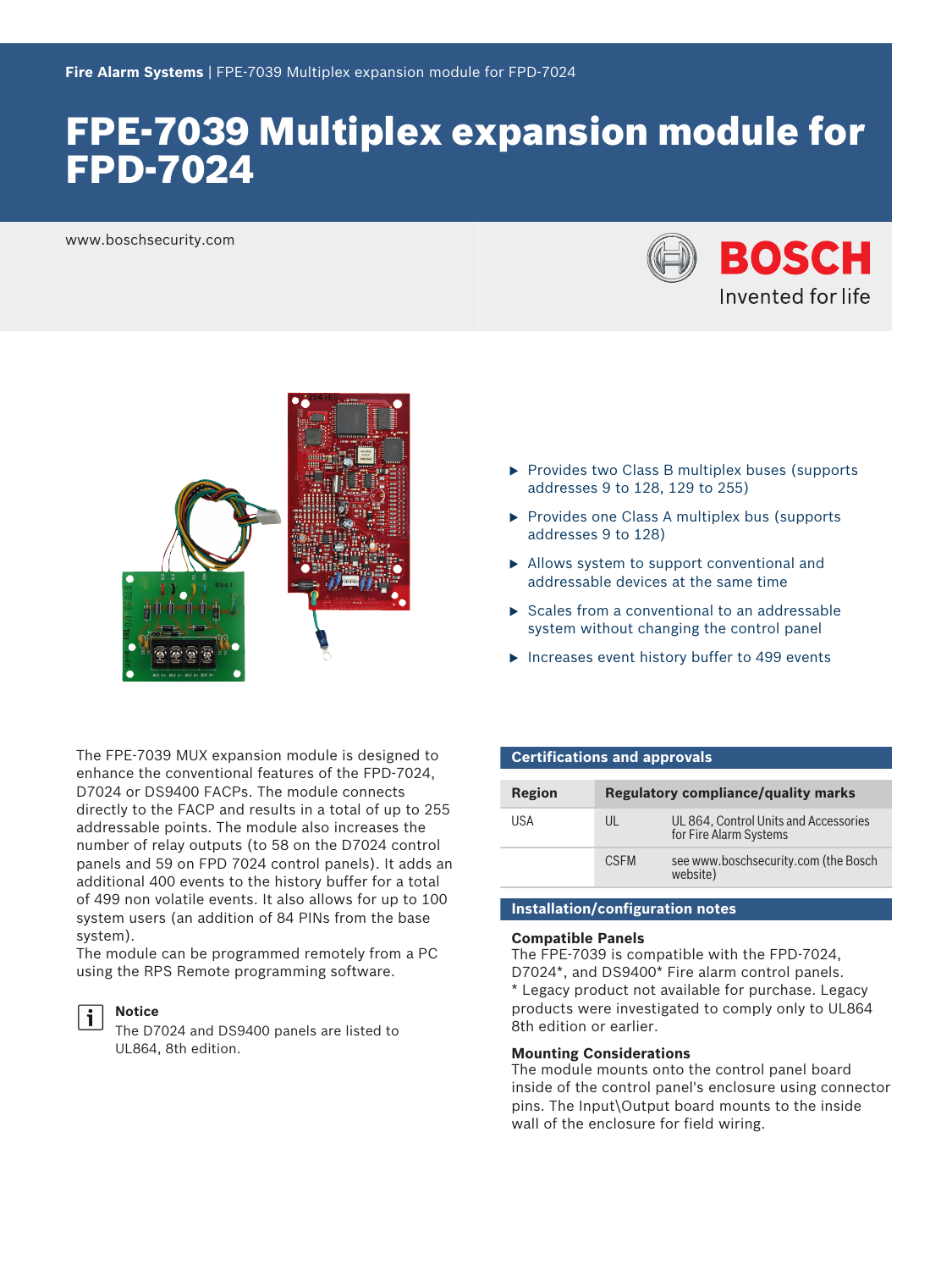#### **Wiring Considerations**

Refer to control panel's installation guide for additional wiring requirements.

#### **Notice** l i

If used in fire applications, a minimum of 18 AWG (ISO 0.75 mm<sup>2</sup> ) is required.

| <b>Wire</b><br>resistance | 50 $\Omega$ at +20°C (+68°F), depends on method and wire<br>sized used |
|---------------------------|------------------------------------------------------------------------|
| Wire length               | 5950 ft. (1810 m), depends on wire size and number<br>of devices       |
| Wire<br>capacitance       | $< 0.12 \mu$ F (max per bus)                                           |



#### **Notice**

Do not use shielded wire. Twisted-pair wire is not recommended, but is acceptable if wire length is reduced by 50%.

### **Parts included**

| <b>Quantity</b> | <b>Component</b>                 |
|-----------------|----------------------------------|
|                 | FPE-7039 board                   |
|                 | FPE-7039 Input/output board      |
| З               | Standoffs for Input/output board |
|                 | Standoffs for FPF-7039 board     |
|                 | Literature pack                  |

#### **Technical specifications**

#### **Environmental**

Environment Indoor, dry

**Power**

## Current Draw

| Alarm<br>Load, Class A<br>Load, Class B<br>Standby | 190 mA maximum<br>100 mA maximum<br>100 mA maximum for each bus<br>190 mA maximum |
|----------------------------------------------------|-----------------------------------------------------------------------------------|
| <b>Bus Voltage</b>                                 | 8.5 V to 13 V                                                                     |
| Wire Resistance (maximum)                          | $50 \Omega$ at +20°C (+68°F), depends<br>on method and wire sized used            |

### **Ordering information**

#### **FPE-7039 Multiplex expansion module for FPD-7024** It enhances the features of the FACPs. It increases the number of addressable points to 247. It increases the number of relay outputs to 58 on the D7024/DS9400 or 59 on the FPD‑7024. It increases number of events on the history buffer to 499. Order number **FPE-7039**